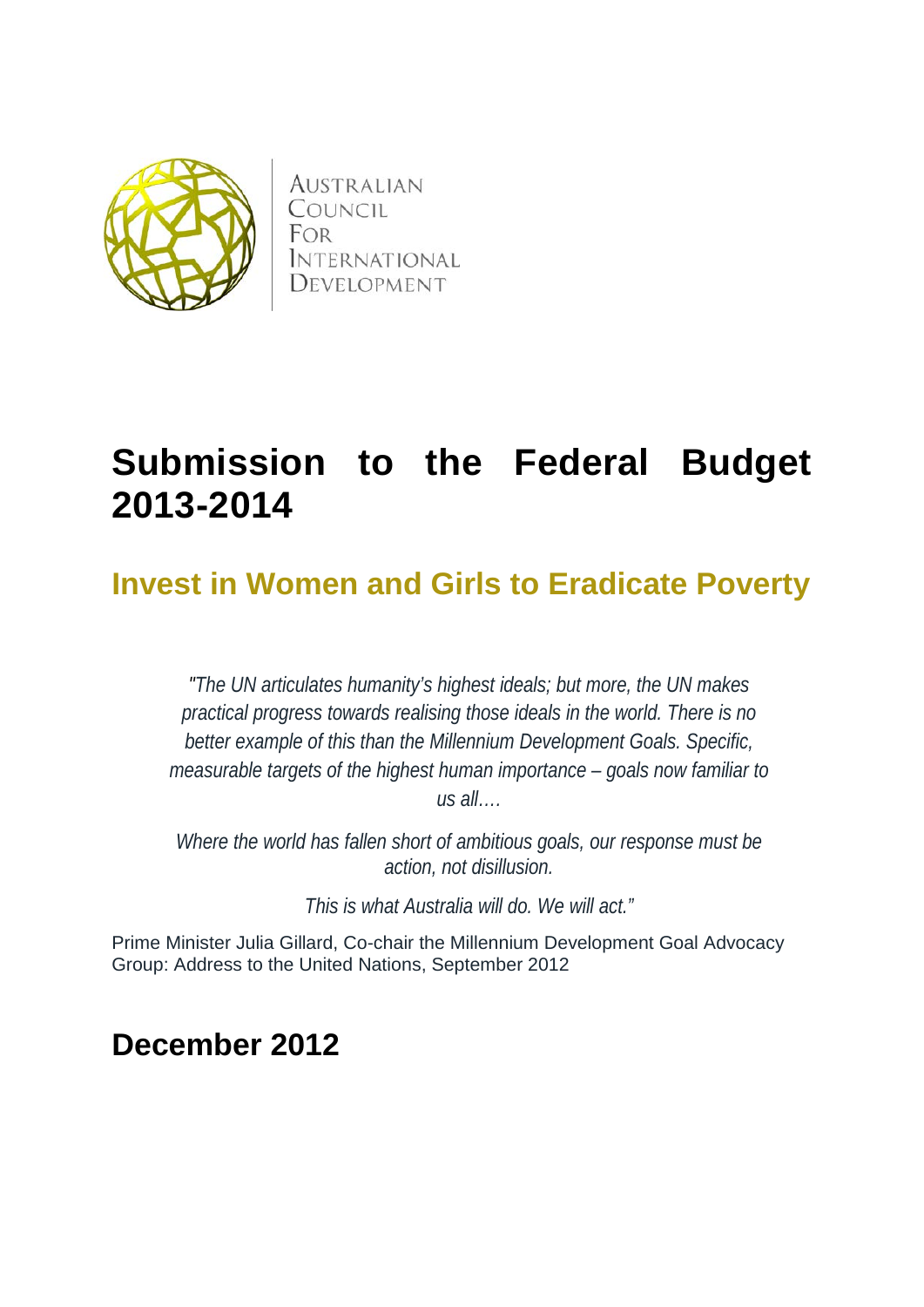

### **ACFID MEMBERS**.

#### **Full Members (\* Denotes Provisional Full Member):**

- 40K Foundation Australia
- ACC International Relief
- Act for Peace NCCA
- ActionAid Australia
- ADRA Australia
- Afghan Australian
- Development Organisation • Anglican Board of Mission -
- Australia Limited • Anglican Overseas Aid
- Archbishop of Sydney's
- Overseas Relief and Aid Fund
- Assisi Aid Projects
- Australasian Society for HIV Medicine
- Australian Cranio-Maxillo Facial Foundation
- Australia for UNHCR
- Access Aid International
- Australian Business Volunteers
- Australian Conservation Foundation
- Australian Doctors International
- Australian Doctors for Africa
- Australian Federation of AIDS Organisations
- Australian Foundation for the Peoples of Asia and the Pacific
- Australian Himalayan **Foundation**
- Australian Hope International Inc.
- Australian Injecting and Illicit Drug Users League\*
- Australian Lutheran World Service
- Australian Marist Solidarity Ltd
- Australian Medical Aid Foundation
- Australian Respiratory Council
- Australian Volunteers International
- Baptist World Aid Australia
- Brien Holden Vision Institute Foundation
- **Burnet Institute**

2

- Business for Millennium **Development**
- CARE Australia
- Caritas Australia
- CBM Australia
- Charities Aid Foundation
- ChildFund Australia
- CLAN (Caring and Living as Neighbours)
- **Credit Union Foundation** Australia
- Daughters of Our Lady of the Sacred Heart Overseas Aid Fund\*
- Door of Hope Australia Inc.
- **Emergency Architects** Australia
- Engineers without Borders
- Family Planning New South
	- Wales
- Foresight (Overseas Aid and Prevention of Blindness)
- Fred Hollows Foundation, The
- Friends of the Earth (Australia)
- Global Development Group
- GraceWorks Myanmar
- Habitat for Humanity Australia
- HealthServe Australia
- Hunger Project Australia, The
- International Detention Coalition\*
- International Needs Australia
- International Nepal
- Fellowship (Aust) Ltd **International**
- RiverFoundation\* • International Women's
- Development Agency
- Interplast Australia & New **Zealand**
- Islamic Relief Australia
- John Fawcett Foundation
- Kyeema Foundation
- Lasallian Foundation
- Leprosy Mission Australia, The
- Lifestyle Solutions (Aust) Ltd
- Live & Learn Environmental Education
- Mahboba's Promise Australia

*Submission to the Federal Budget 2013-2014*

- Marie Stopes International Australia
- Mercy Works Inc.
- Mission World Aid Inc.
- **Motivation Australia**
- Nusa Tenggara Association Inc.
- Opportunity International Australia
- **Oro Community** Development Project Inc.
- Oxfam Australia
- Partners in Aid
- PLAN International Australia
- Project Vietnam
- Quaker Service Australia
- RedR Australia
- RESULTS International (Australia)
- Salesian Society Incorporated
- Salvation Army (NSW Property Trust)
- Save the Children Australia
- SeeBeyondBorders
- Sexual Health & Family Planning Australia
- SIMaid
- TEAR Australia
- Transparency International Australia
- Union Aid Abroad-APHEDA
- UnitingWorld

**Affiliate:**

Australia • Vision 2020

- University of Cape Town Australian Trust
- WaterAid Australia
- World Education Australia

• Australian Red Cross (also a signatory to the [ACFID](http://www.acfid.asn.au/about-acfid/inside-acfid/resolveUid/587ca0b9afdca05a1e795e8633a00047)  [Code of Conduct\)](http://www.acfid.asn.au/about-acfid/inside-acfid/resolveUid/587ca0b9afdca05a1e795e8633a00047) • Refugee Council of

• World Vision Australia • WWF-Australia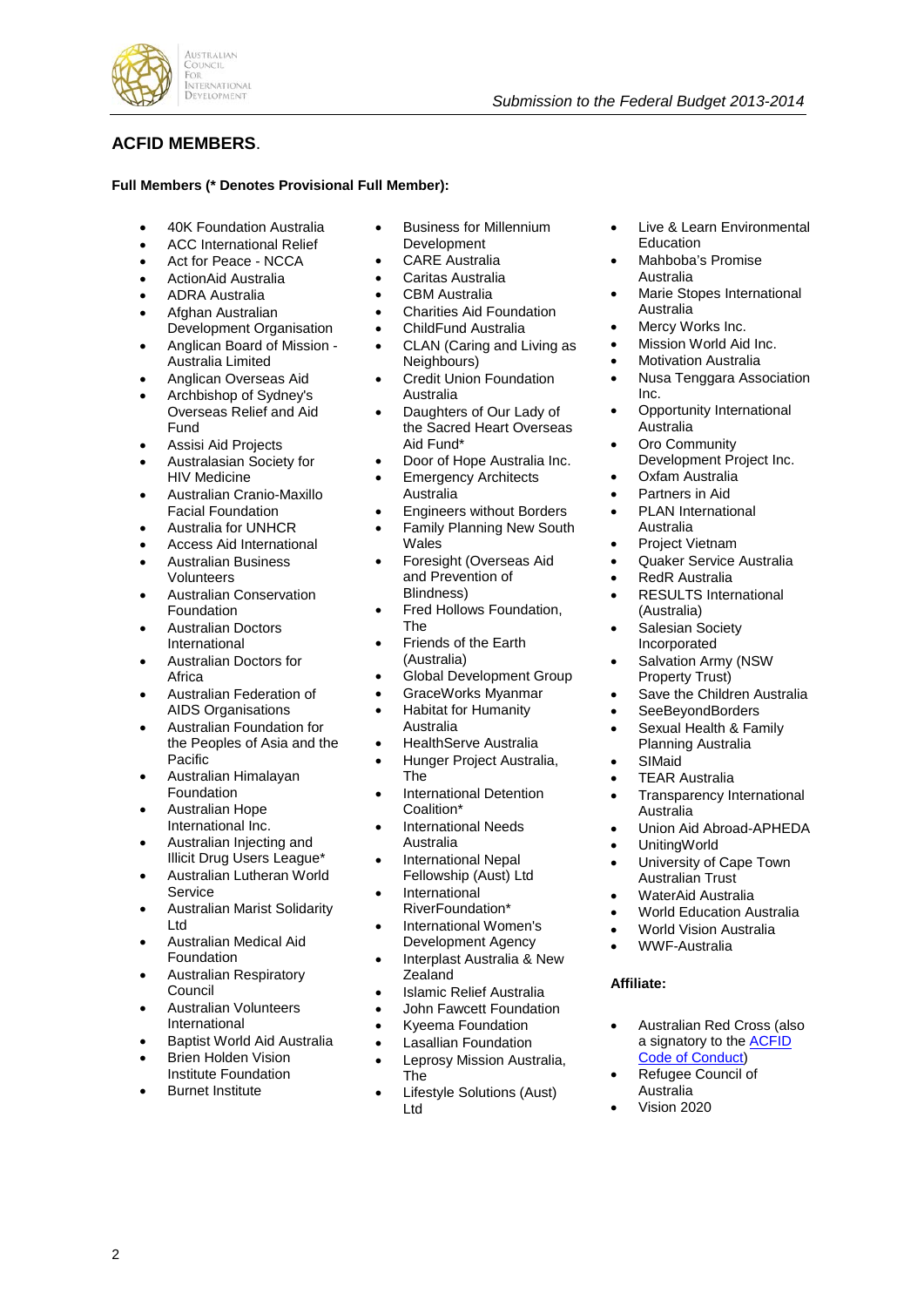

## **Overview Invest in Women and Girls to Eradicate Poverty**

## **Introduction**

The Australian Council for International Development (ACFID) unites Australia's nongovernment aid and international development organisations to strengthen their collective impact against poverty. Our vision is a world where gross inequality within societies and between nations is reversed and extreme poverty is eradicated.

ACFID currently has 94 [members](http://www.acfid.asn.au/about-acfid/inside-acfid/current-members) operating in more than 100 developing countries. ACFID's membership expends \$1.3 billion on humanitarian and development activities annually. In 2011-12, ACFID's members raised \$895 million from over 2 million Australian households. Approximately 20 per cent of agency funding is from AusAID. ACFID's members range from large Australian multi-sectoral organisations that are linked to international federations of NGOs, to agencies with specialised thematic expertise, to smaller community-based groups and a mix of secular and faith-based organisations.

ACFID members must comply with the ACFID Code of Conduct, a voluntary, self-regulatory sector code of good practice that aims to improve international development practice and promote transparency and accountability of signatory organisations. The Code sets standards for program effectiveness, fundraising, governance and financial reporting. It has an independent complaints-handling process and annual reporting and checks to ensure compliance.

ACFID represents an independent sector and the Australian community forms our supporter base. ACFID also receives funding from the Australian Government.<sup>[1](#page-12-0)</sup>

### **Focus of Submission**

For ACFID's 2013-2014 Federal Budget submission, our sector is focusing on **investing in women and girls to eradicate poverty in overseas communities** over the next three years of the AusAID budget cycle, ending in 2015-16.

ACFID's four year budget submission from 2011-2015 can be found at: [http://www.acfid.asn.au/resources-publications/submissions/helping-people-overcome](http://www.acfid.asn.au/resources-publications/submissions/helping-people-overcome-poverty-acfid-2012-13-federal-budget-submission-1)[poverty-acfid-2012-13-federal-budget-submission-1.](http://www.acfid.asn.au/resources-publications/submissions/helping-people-overcome-poverty-acfid-2012-13-federal-budget-submission-1) This reflects the four year budget cycle of AusAID following the Independent Review of Aid Effectiveness.

### **Female health workers as a development 'best buy'**

We advocate for the need to **train more female health workers** to help address the 4.3 million global shortage of health workers.<sup>[2](#page-12-1)</sup> Without skilled, trained and equipped health workers, it will be impossible to achieve the health-related MDGs by 2015.

Countries that have trained and deployed female health workers have achieved dramatic declines in maternal, newborn and child mortality. Relatively modest investments in health workers can have a measurable impact on survival rates in isolated rural communities. While it costs a lot to train a doctor, many health services including the promotion of healthy behaviours, the provision of basic medicines and the referral of serious cases to clinics, can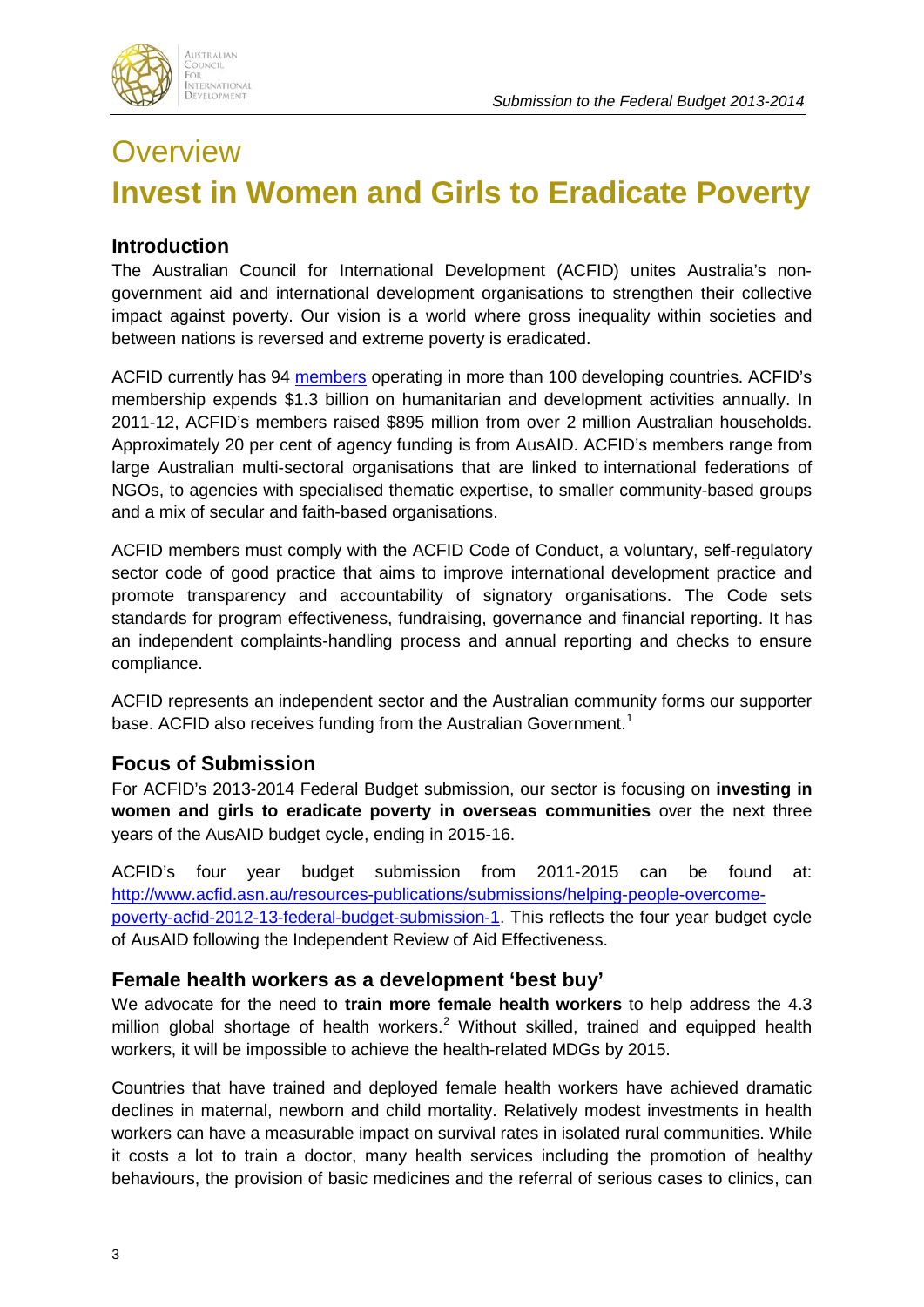

be delivered cost-effectively by community health workers. Studies prove that the most effective health care often begins at home, or very close to home.

## **ACFID recommends:**

- The Australian Government boost its efforts to improve maternal, newborn and child health in eight key countries through additional support for the recruitment and training of female health workers, totalling \$265 million over the next three years.
- The Australian Government provide increased funding for sexual and reproductive health services, totalling \$98.4 million over the next three years.

## **Protect our aid investment: Supporting conflict prevention, peace and security**

As one of only six countries that invests the majority of our aid in fragile states, Australia has the opportunity to be a leader on conflict and violence reduction in fragile states. No poor, fragile state is on track to achieve a single MDG. $3$  Fragile states generally lag 40-60 per cent behind other low-income countries in MDG achievement.<sup>[4](#page-12-3)</sup> The majority of the world's poorest live in a small group of conflict-affected and fragile states, with this share projected to go from 30 per cent in 2000 to 70 per cent by 202[5](#page-12-4). $5$  Despite this, only 1 per cent of total global ODA is directly invested in development-focused conflict reduction, peace and security projects in fragile states – of which half is in Afghanistan.

### **ACFID recommends:**

• An allocation of \$309 million over the next three years to support conflict prevention, peace and security initiatives. This would make up around 1.3 per cent of Australia's total projected ODA for the period. As a new member of the UN Security Council, Australia should invest in women's participation in peace processes, conflict prevention and conflict reduction; the regulation of small arms; and the protection of children in armed conflict.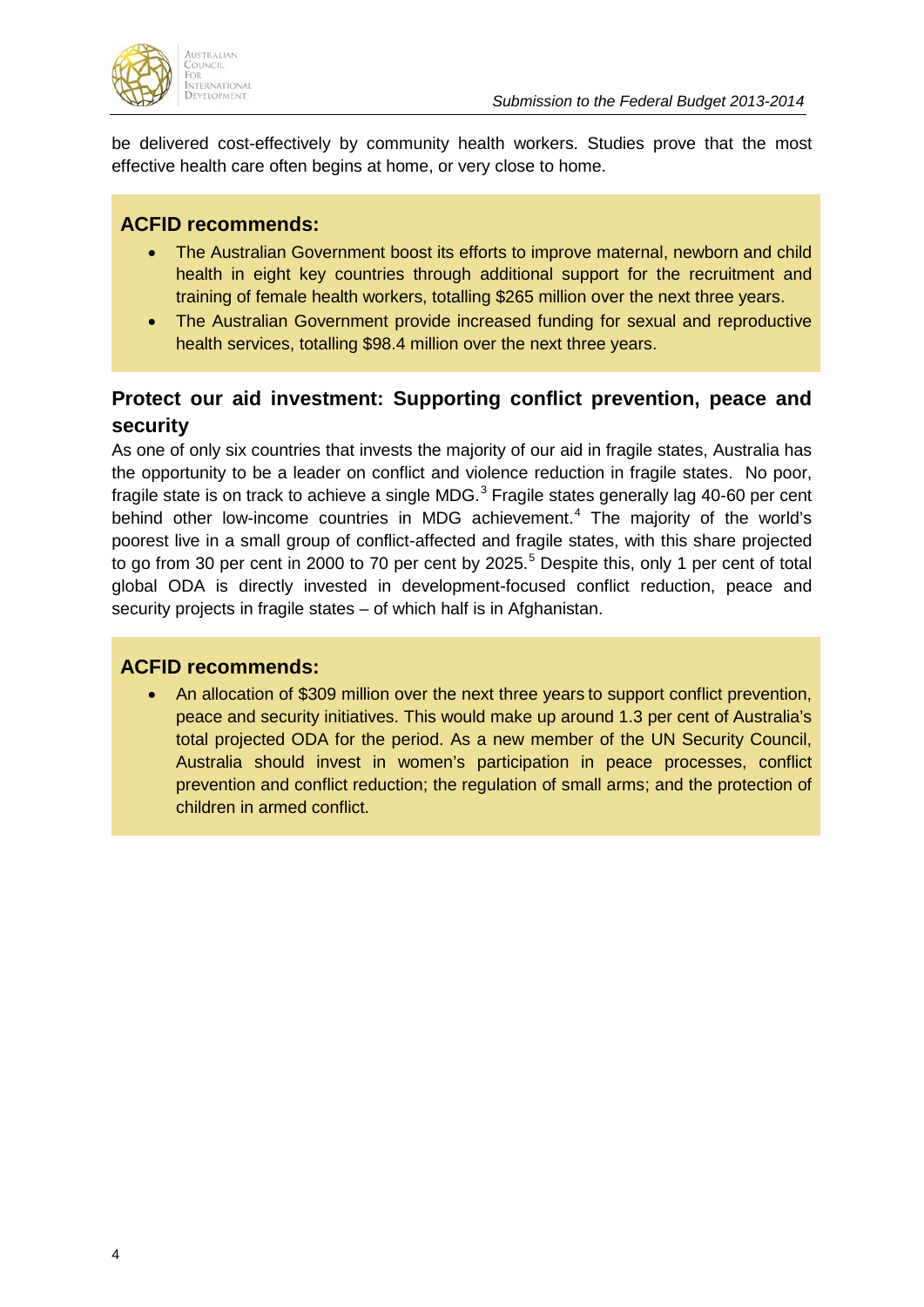

## Australian Public Support for International Aid

In 2011, more than **2 million Australian households** donated to international aid NGOs and a further 50,000 individuals gave their time as volunteers. For most supporters, their donations and time represent a life-long commitment.

Since 2001, Australian public support through direct donations to international aid organisations has been steadily on the rise. As shown below, Australian public donations make up the bulk (over 66 per cent) of all revenue for the international aid sector in Australia. Our most recent survey shows that over \$895 million was donated by the public to Australian aid and development NGOs in 2011. 20 per cent of total revenue comes from AusAID.



Beyond these figures, thousands more Australians participate in NGO campaigns and activities each year, including Micah Challenge and Make Poverty History. During 2011's Anti-Poverty Week, people from across Australia participated in the Make Poverty History 'Keep the Promise' campaign which focused on the promise wealthy countries have made to assist the world's poorest people.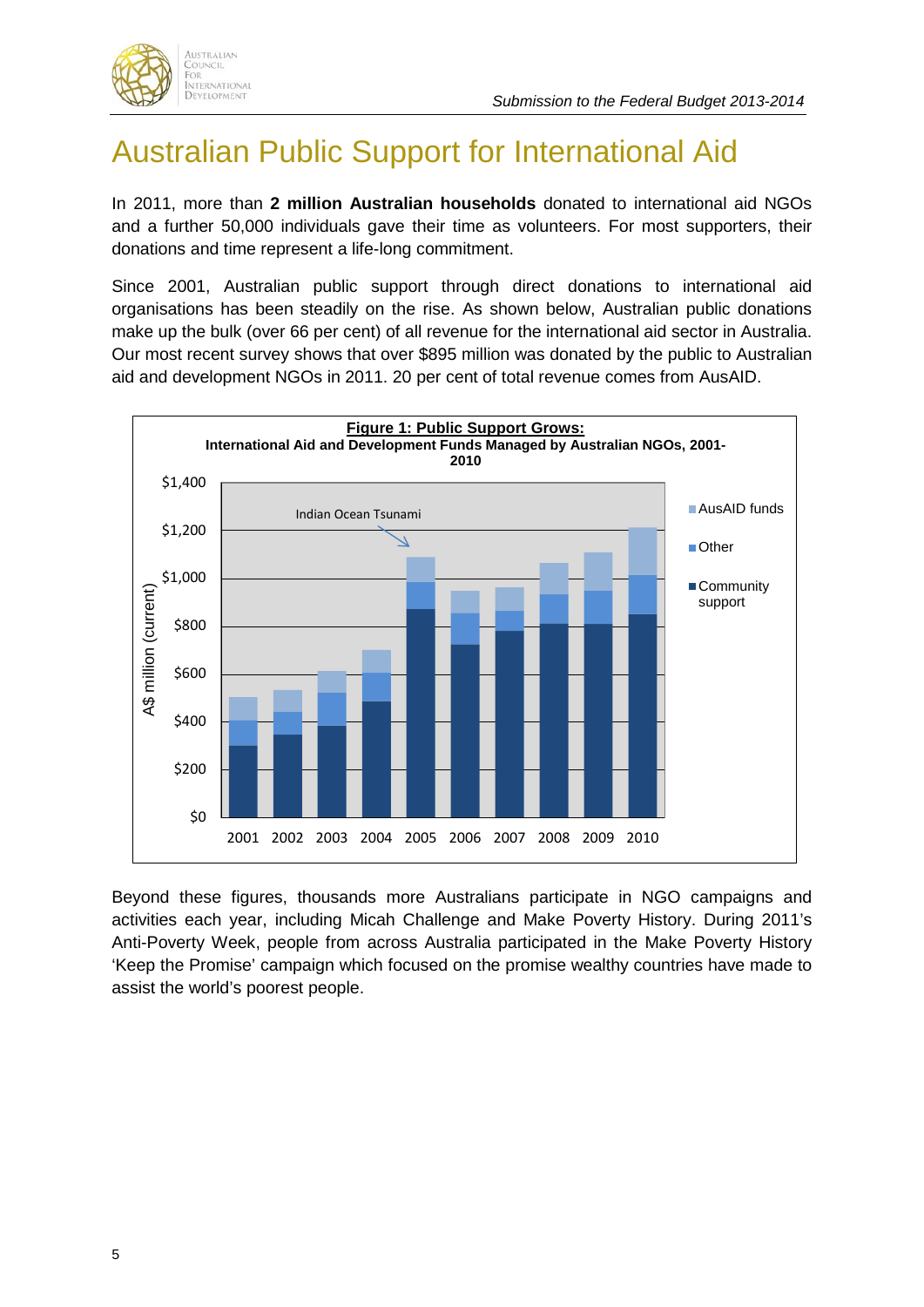

## Australia's Aid and Development Commitments

ACFID's submission to the 2013-14 Federal Budget does not call for additional new aid money, but rather specifies how the Government should allocate the current aid expenditure as it scales up to 0.5% of Gross National Income (GNI) to Overseas Development Assistance (ODA) by 2015-16. Similarly, there is not a call to deliver aid through a particular aid modality, as context will determine the best mechanism for delivering effective aid.

ACFID sees the bipartisan commitment to the Millennium Development Goals (MDGs) and to reach 0.5% of GNI for ODA as central to our recommendations for Australia's international development assistance program in 2013-14.

### **Increasing Australia's ODA is essential to meet the MDGs**

In 2000, 189 Heads of State and Government, including former Australian Prime Minister John Howard, agreed to halve the number of people living in extreme poverty by 2015. Prime Minister Julia Gillard and Foreign Minister Bob Carr have reaffirmed Australia's commitment to increase aid:

*"Australia is rapidly increasing its aid budget to meet today's development challenges: in the ten years to 2015 Australia's aid budget will have trebled, and is set to reach \$9 billion by 2016-17. We are building partnerships to create development opportunities for the world's poorest. We are intensifying our efforts in the global fight to eradicate extreme poverty and achieve the Millennium Development Goals."* - Prime Minister Julia Gillard<sup>[6](#page-12-5)</sup>

*"We remain committed to increasing our aid effort to 0.5% of GNI."* - Foreign Minister Bob Carr<sup>[7](#page-12-6)</sup>

To stay on track to reach 0.5 per cent of GNI for aid by 2015-16, 0.37 per cent of GNI must be allocated to ODA in the 2013-14 Federal Budget.



#### **Figure 3: Australia's aid budget lags behind the OECD average**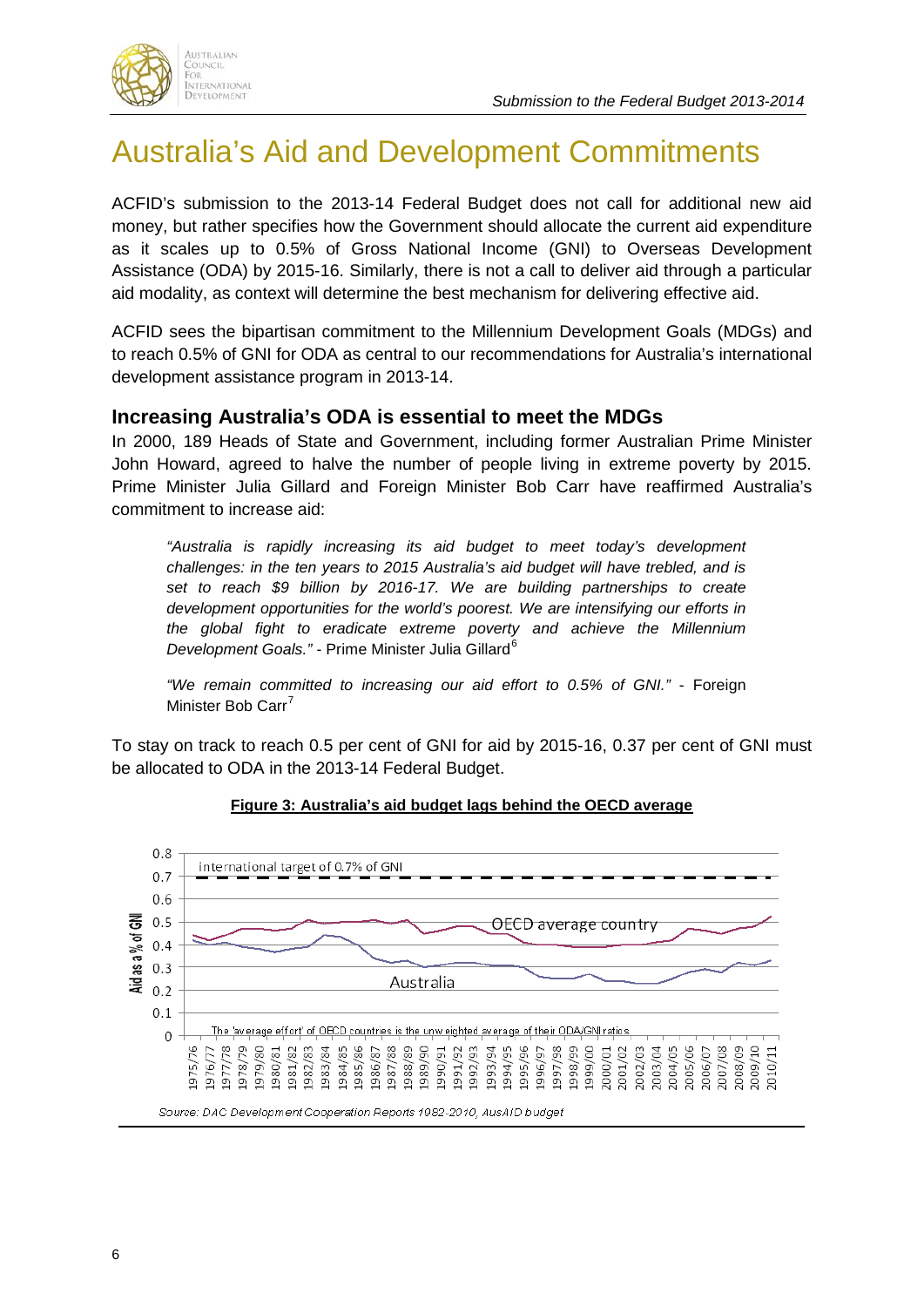

## Recommendation **Maternal, Newborn and Child Health** *Improving health systems is value for money*

**ACFID recommends that the Australian Government boost its efforts to improve maternal, newborn and child health in eight key countries through additional support for the recruitment and training of female health workers, totalling \$265 million over the next three years.**

Investing in female health workers, who are trained, equipped, supported and retained, can make the difference between life and death for the poorest mothers and babies in developing countries.

ACFID welcomes Australia's commitment to address the current global shortage of 4.3 million health workers - doctors, nurses, midwives and community health workers - including Minister Carr's announcement in October 2012 that Australia will train another 1,400 health workers in Papua New Guinea.

ACFID recommends that the Australian Government make an investment of \$265 million over three years to train and deploy female health workers in the following eight countries which have been identified by the Australian Government and in-country governments as a priority for improving maternal health: Papua New Guinea, Indonesia, Timor Leste, Burma, Bangladesh, Pakistan, Afghanistan and Ethiopia.

An investment of \$250 million will provide training for approximately 50,000 female health workers at an average cost of \$5000 per staff member.<sup>[8](#page-12-7)</sup>

The Australian Government should distribute increased funding in proportion to each country's share of total Australian ODA with the exact distribution dependent on the needs on the ground.

### *The Strategic Goals of the Aid Program supported by this recommendation include:*

- *Saving Lives: saving the lives of poor women and children through greater access to quality maternal and child health services (for example, skilled birth attendants and midwives.)*
- *Promoting opportunities for all: empowering women to participate in the economy, leadership and education because of the critical untapped role of women in supporting development.*
- *Humanitarian and disaster response: enhancing disaster preparedness and delivering faster, more effective responses to humanitarian crises, given the increased frequency and impact of natural disasters in recent decades*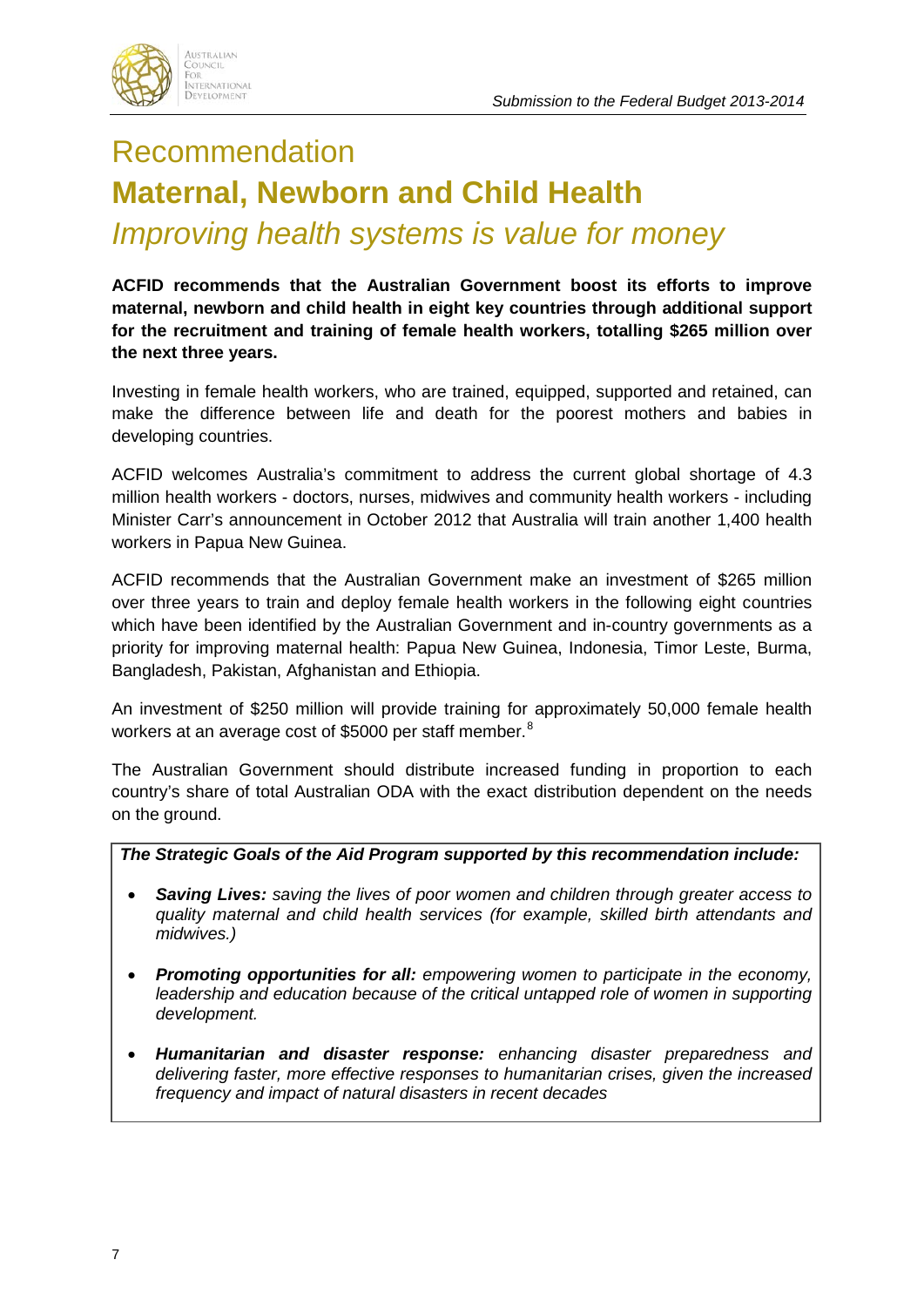

| Allocations within the committed \$1.6 billion for<br>maternal, newborn and child health: | <b>SAU</b><br>m<br>Year 1:<br>2013-14 | \$AU<br>m<br>Year 2:<br>2014-15 | <b>SAU</b><br>m<br>Year 4:<br>2015-16 | <b>Total</b><br>\$AU<br>m |
|-------------------------------------------------------------------------------------------|---------------------------------------|---------------------------------|---------------------------------------|---------------------------|
| Investing in Female Health Workers                                                        | 70                                    | 85                              | 95                                    | 250                       |
| Pilot Program - Disaster Response Training for<br>Female Health Workers (Indonesia)       |                                       | 5                               | 5                                     | 15                        |
| \$AU Total                                                                                |                                       |                                 |                                       |                           |

## **Why Investing in Female Health Workers is a 'Best Buy' for our aid dollar**

This investment would deliver results:

- Countries that train and deploy more female health workers have seen dramatic declines in maternal, newborn and child mortality. Bangladesh has reduced its underfive mortality rate by 64 per cent since 1990 with the help of tens of thousands of female health workers who have promoted family planning, safe motherhood and essential care for newborn babies.
- Relatively modest investments in female health workers can have a measurable impact on survival rates in isolated rural communities. It costs a lot of money to train a doctor or operate a hospital. But in developing countries, lifesaving health services can often be delivered cost-effectively by community health workers with appropriate training and support. In one study in Bangladesh, female community health workers with limited formal education and 6 weeks of hands-on training contributed to a reduction in newborn mortality of 34 per cent.
- Evidence from many developing countries indicates that investments in training and deploying midwives and other health workers can make the difference between success and failure in the fight to save lives. It can also overcome social and cultural barriers which prevent many women from visiting health providers even when they know that they – or their children – are ill and need help. Studies prove that the most effective health care often begins at home, or very close to home.

## **Pilot Program: Disaster Response Training for Female Health Workers in Indonesia**

ACFID recommends an allocation of \$20 million over three years for a pilot program in Indonesia to train local female health workers to respond during disasters and humanitarian crises. In Indonesia and other Asian countries, it is often not culturally appropriate for a woman to be treated by a male health worker.

The proposed pilot program in Indonesia could be modelled on the successful Pakistan program and the local tradition of 'floating nurses.' If successful, the program could be scaled-up to provide similar training in other countries in Asia and the Pacific which are susceptible to natural disasters.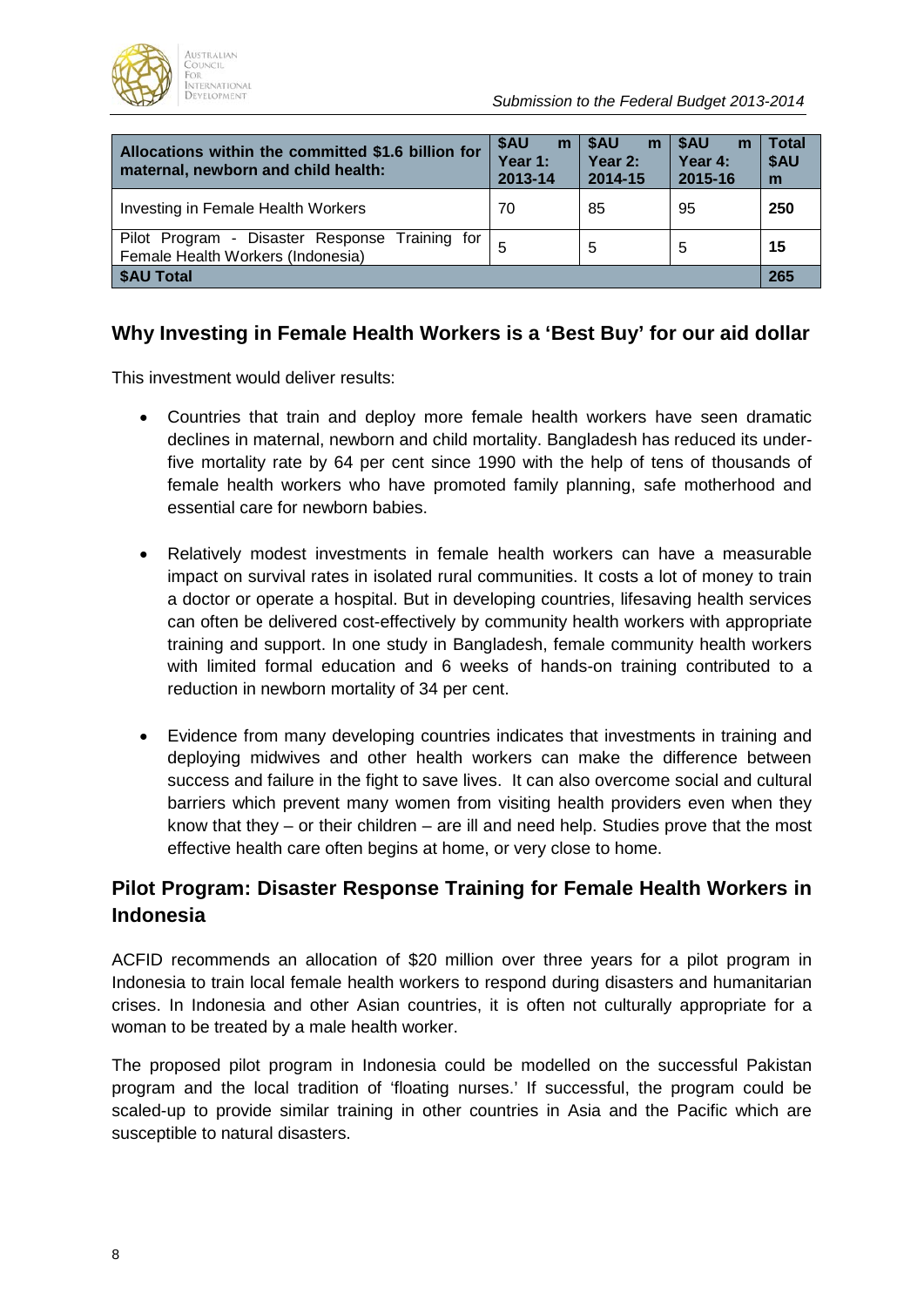

## Recommendation **Sexual and Reproductive Health**  *Achieving Millennium Development Goal 5*

**ACFID recommends that the Australian Government provide increased funding for sexual and reproductive health services, making allocations totalling \$98.4 million over the next three year years until 2015-16[9](#page-12-8)** .

Reproductive health problems remain the leading cause of poor health and death for women of childbearing age worldwide. Currently 222 million women have an unmet need for family planning.[10](#page-12-9) Moreover, 800 women die daily from preventable causes relating to pregnancy and childbirth.<sup>[11](#page-12-10)</sup> Further progress is essential if maternal mortality ratios are to be reduced by three-quarters by 2015.

Skilling-up health workers in family planning and the provision of other sexual and reproductive health services supports women's rights, prevents unintended pregnancies, saves years of productive life lost to disability through childbirth injuries, and saves billions in family and healthcare system expenditure.

*The Strategic Goals of the Aid Program supported by this recommendation include:*

- *Saving Lives: saving the lives of poor women and children through greater access to quality maternal and child health services (for example, skilled birth attendants and midwives).*
- *Promoting opportunities for all: empowering women to participate in the economy, leadership and education because of the critical untapped role of women in supporting development.*

ACFID welcomes the Australian Government's announcement at the 2012 London Summit on Family Planning to spend an additional \$58 million over 5 years on family planning increasing Australia's annual contribution to \$53 million by 2016. This commitment will form part of Australia's broader investment in maternal, newborn and child health - \$1.6 billion over five years from 2010-2015 - but is subject to annual budget processes.

ACFID proposes an investment of \$98.4 million (made up from funding announced in London plus an additional \$40.4 million) over the next three years for life-saving sexual and reproductive health services, in countries where AusAID has prioritised maternal health interventions: Afghanistan, Bangladesh, Burma, Ethiopia, Indonesia, Pakistan, Papua New Guinea, and Timor Leste.

| <b>Recommendation</b>                                  | 2013-14 \$AU m 2014-15 \$AU m |    | $2015 -$<br>16<br>\$AU m | \$AU<br>Total |
|--------------------------------------------------------|-------------------------------|----|--------------------------|---------------|
| Health<br>Reproductive<br>Sexual<br>and<br>Initiatives | 33                            | 33 | 32.4                     | 98.4          |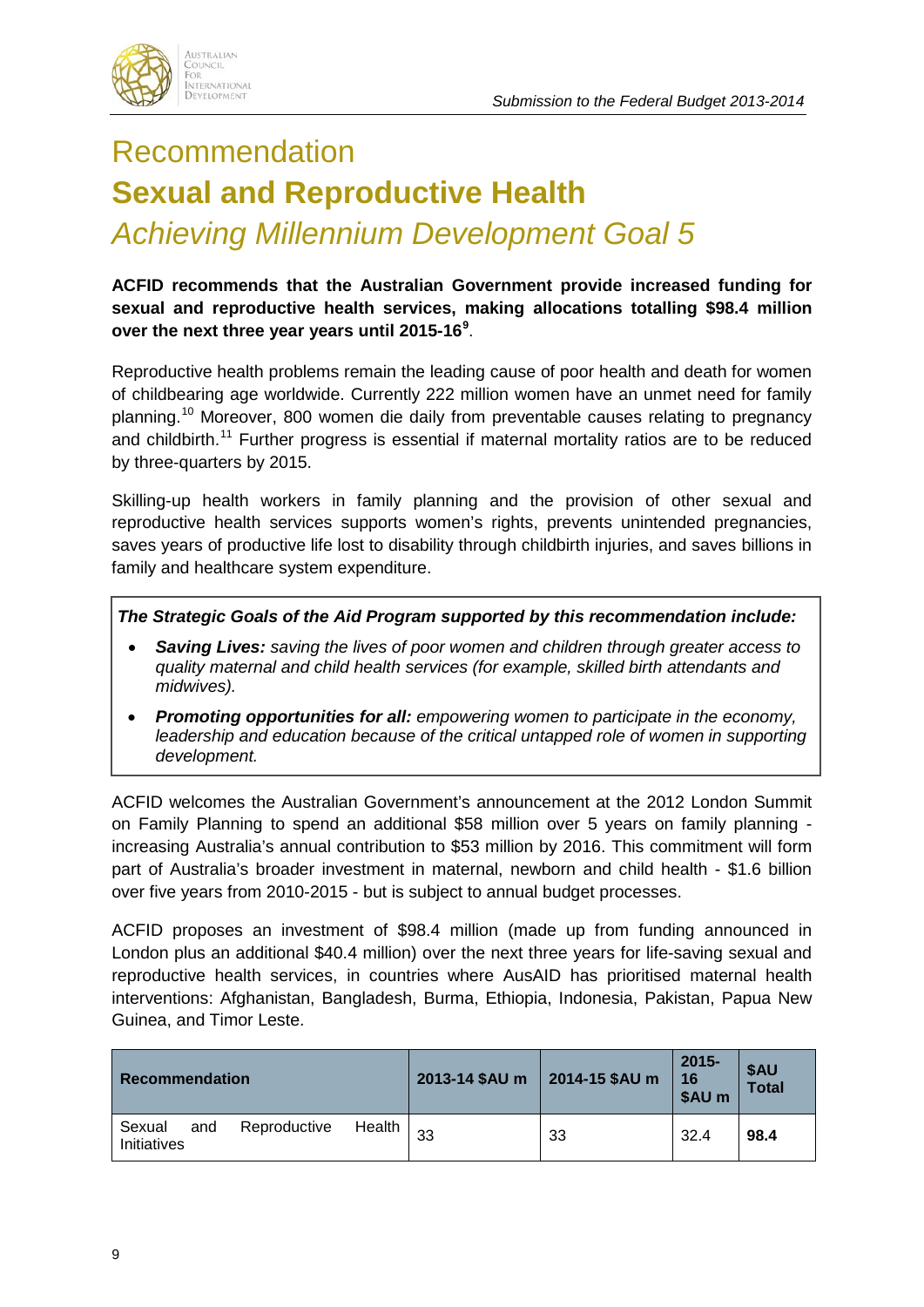

## **MDG 5 Indicators per Priority Country**

|                     | <b>Total Fertility</b><br><b>Rate (births)</b> | <b>Maternal</b><br><b>Mortality</b><br><b>Ratio (per</b><br>100,000 live | <b>Contraceptive Prevalence</b><br>Rate $(%)^{13}$ |     | <b>Adolescent</b><br><b>Birth Rate</b><br>(births per<br>1.000<br>women<br>aged 15- | <b>Unmet</b><br>Need for<br><b>Family</b><br><b>Planning</b> |
|---------------------|------------------------------------------------|--------------------------------------------------------------------------|----------------------------------------------------|-----|-------------------------------------------------------------------------------------|--------------------------------------------------------------|
| <b>Nation</b>       | per woman)                                     | births) $12$                                                             | <b>Modern</b>                                      | Any | $18)^{14}$                                                                          | $(%)^{15}$                                                   |
| Afghanistan         | $5.1^{16}$                                     | 460                                                                      | 16                                                 | 22  | 90                                                                                  | $14.6^{17}$                                                  |
| <b>Bangladesh</b>   | $2.3^{18}$                                     | 240                                                                      | 48                                                 | 56  | 133                                                                                 | 17                                                           |
| Ethiopia            | $4.8^{19}$                                     | 350                                                                      | 27                                                 | 29  | 79                                                                                  | $25^{20}$                                                    |
| Myanmar             | $2^{21}$                                       | 200                                                                      | 38                                                 | 41  | 17                                                                                  | 19                                                           |
| Pakistan            | $4.1^{22}$                                     | 260                                                                      | 19                                                 | 27  | 16                                                                                  | 25                                                           |
| Papua New<br>Guinea | $4.4^{23}$                                     | 230                                                                      | N/A                                                | 36  | 70                                                                                  | $27^{24}$                                                    |
| <b>Timor-Leste</b>  | $5.7^{25}$                                     | 300                                                                      | 21                                                 | 22  | 54                                                                                  | 32                                                           |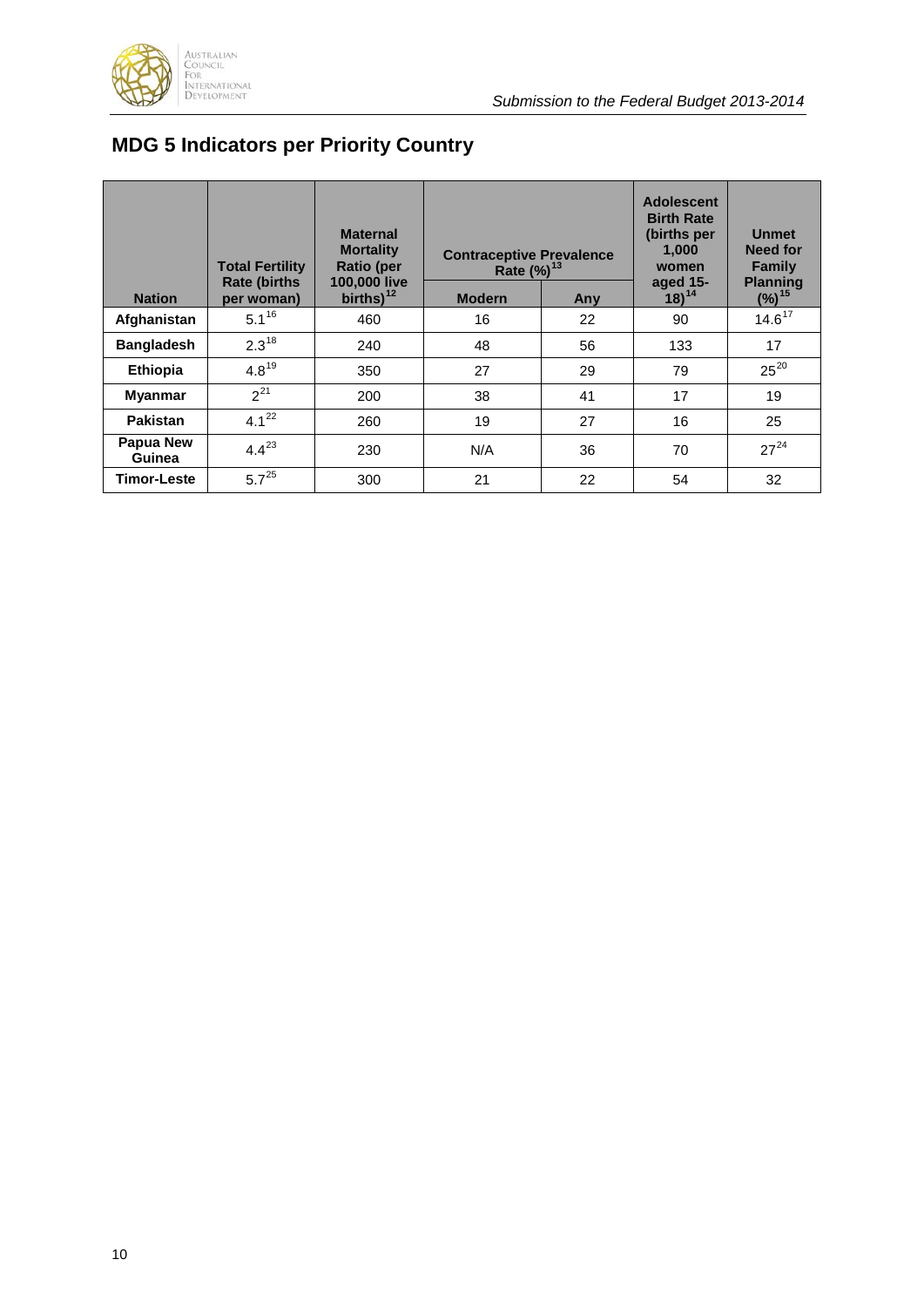

## Recommendation **Building peace and security**

## *Supporting conflict prevention, peace and security*

### **ACFID recommends the allocation of \$309 million over the next three years**[26](#page-12-25) **to support conflict prevention, peace and security initiatives. This would make up around 1.3 per cent of Australia's total projected ODA for the period.**

As a new member of the UN Security Council, Australia should invest in women's participation in peace processes, conflict prevention and conflict reduction; the regulation of small arms; and the protection of children in armed conflict.

No poor, fragile state is on track to achieve a single MDG.<sup>[27](#page-12-26)</sup> Fragile states generally lag 40-60 per cent behind other low income countries in MDG achievement.<sup>[28](#page-12-27)</sup> For the first time in history, the majority of the world's poorest now live in a small group of conflict-affected and fragile states. This share is projected to increase from 30 per cent in 2000 to 70 per cent by 2025.<sup>[29](#page-12-28)</sup> According to the 2011 Global Peace Index, a 35 per cent reduction in violence could reap a peace dividend of at least \$2 trillion.<sup>[30](#page-12-29)</sup> Despite this, only 1 per cent of total global official development assistance (ODA) is directly invested in development-focused conflict reduction, peace and security projects in fragile states – of which half is in Afghanistan

Australia has the opportunity to be a leader in conflict and violence reduction in fragile states. It is one of only six countries which invests the majority of its ODA in fragile states. ACFID welcomes Australia's support for the 'New Deal for Engagement in Fragile States' and its peace-building and state-building goals, as well as the Prime Minister's pledge to advocate for development in fragile states announced at the 'New Deal' meeting in September 2012. However, according to an analysis of government spending, support for direct conflict reduction, peace and security development projects in fragile states still only accounts for 0.5 per cent of Australia's total ODA.

The allocation of \$309 million over the next three years<sup>[31](#page-12-30)</sup> to support conflict prevention, peace and security initiatives should include the following activities:

- Security and justice system management and reform;
- Development and implementation of a comprehensive protection strategy;
- Disarmament, demobilisation and reintegration of armed actors;
- Child soldiers: prevention and demobilisation;
- Civilian peace-building, conflict prevention and resolution;
- Women's participation in peace processes, conflict prevention and conflict reduction;
- Control of small arms and light weapons;
- Removal of land mines and explosive remnants of war;
- Creation of a mediation unit within AusAID to reduce the potential need for aid and rebuilding assistance by preventing conflict; $32$  and
- A centre for investment in armed violence reduction.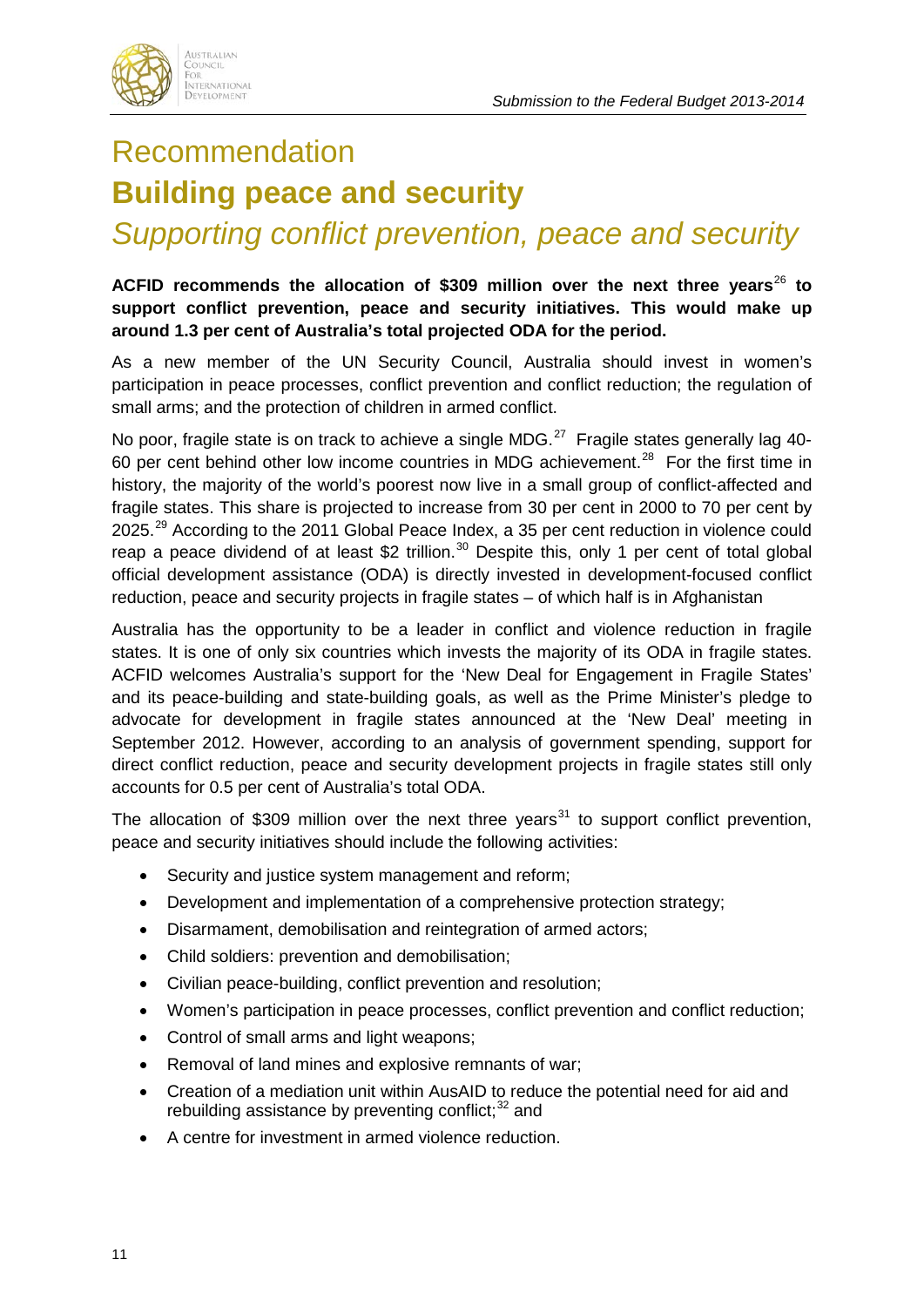

| <b>Country</b>                        | 2013-14<br>\$AU m | 2014-15<br>\$AU m | 2015-16<br>\$AU m | Total \$AU m | <b>Global Peace Index Ranking</b><br>of 153 countries worldwide <sup>3</sup> |
|---------------------------------------|-------------------|-------------------|-------------------|--------------|------------------------------------------------------------------------------|
| Somalia                               | 9                 | 13                | 15                | 37           | 153                                                                          |
| Iraq                                  | 7                 | 9                 | 9                 | 25           | 152                                                                          |
| South Sudan                           | 9                 | 13                | 15                | 37           | 115                                                                          |
| Afghanistan                           | 25                | 30                | 35                | 90           | 150                                                                          |
| DR Congo                              | 4                 | 6                 | 8                 | 18           | 148                                                                          |
| Pakistan                              | 12                | 14                | 16                | 42           | 146                                                                          |
| Palestinian<br><b>Territories</b>     | $\overline{4}$    | 6                 | 8                 | 18           | 145                                                                          |
| Libya                                 | 3                 | 5                 | 6                 | 14           | 143                                                                          |
| <b>Burma</b>                          | 3                 | 5                 | 6                 | 14           | 133                                                                          |
| Sri Lanka                             | 3                 | 5                 | 6                 | 14           | 126                                                                          |
| <b>Total Yearly</b><br><b>Funding</b> | 79                | 106               | 124               | 309          |                                                                              |

The 10 countries selected for funding are all highly conflict-affected countries for which AusAID already provides funding. The allocations are based on indicative allocations as set out in the Independent Review of Aid Effectiveness<sup>[34](#page-12-33)</sup> and current funding priorities of AusAID in the countries listed.

#### *The Strategic Goals of the Aid Program supported by this recommendation include:*

- *Effective Governance: Improving governance to deliver better services, improve security, and enhance justice and human rights; and*
- *Humanitarian and disaster response: More effective preparedness and responses to disasters and crises.*

### **Funding Comparison**

According to the OECD, the UK spent \$543 million on conflict prevention and resolution, peace and security (CPS) sector programs in the last reported year. Below is a comparison of Australian<sup>[35](#page-12-34)</sup>, UK, and all donors' ODA in the following countries:

| <b>Highly conflict-affected</b><br>countries <sup>36</sup> | % of Aust. ODA to<br><b>CPS</b> | % of UK ODA to<br><b>CPS</b> | % Of all donors' ODA to<br><b>CPS</b> |
|------------------------------------------------------------|---------------------------------|------------------------------|---------------------------------------|
| Somalia                                                    | $0\%$                           | 7%                           | 5%                                    |
| Iraq                                                       | 4%                              | 20%                          | 4%                                    |
| Sudan                                                      | 15%                             | 43%                          | 12%                                   |
| Afghanistan                                                | 5%                              | 30%                          | 10%                                   |
| DR Congo                                                   | 1%                              | 13%                          | 6%                                    |
| Pakistan                                                   | $0\%$                           | 2%                           | 1%                                    |
| <b>Palestinian Territories</b>                             | $0\%$                           | 7%                           | 2%                                    |
| Zimbabwe                                                   | $0\%$                           | 2%                           | 1%                                    |
| Burma                                                      | $0\%$                           | $0\%$                        | 2%                                    |
| Sri Lanka                                                  | 3%                              | 4%                           | 3%                                    |
| Philippines <sup>37</sup>                                  | 6%                              | 19%                          | 2%                                    |
| <b>Unweighted average</b>                                  | 3%                              | 13%                          | 4%                                    |